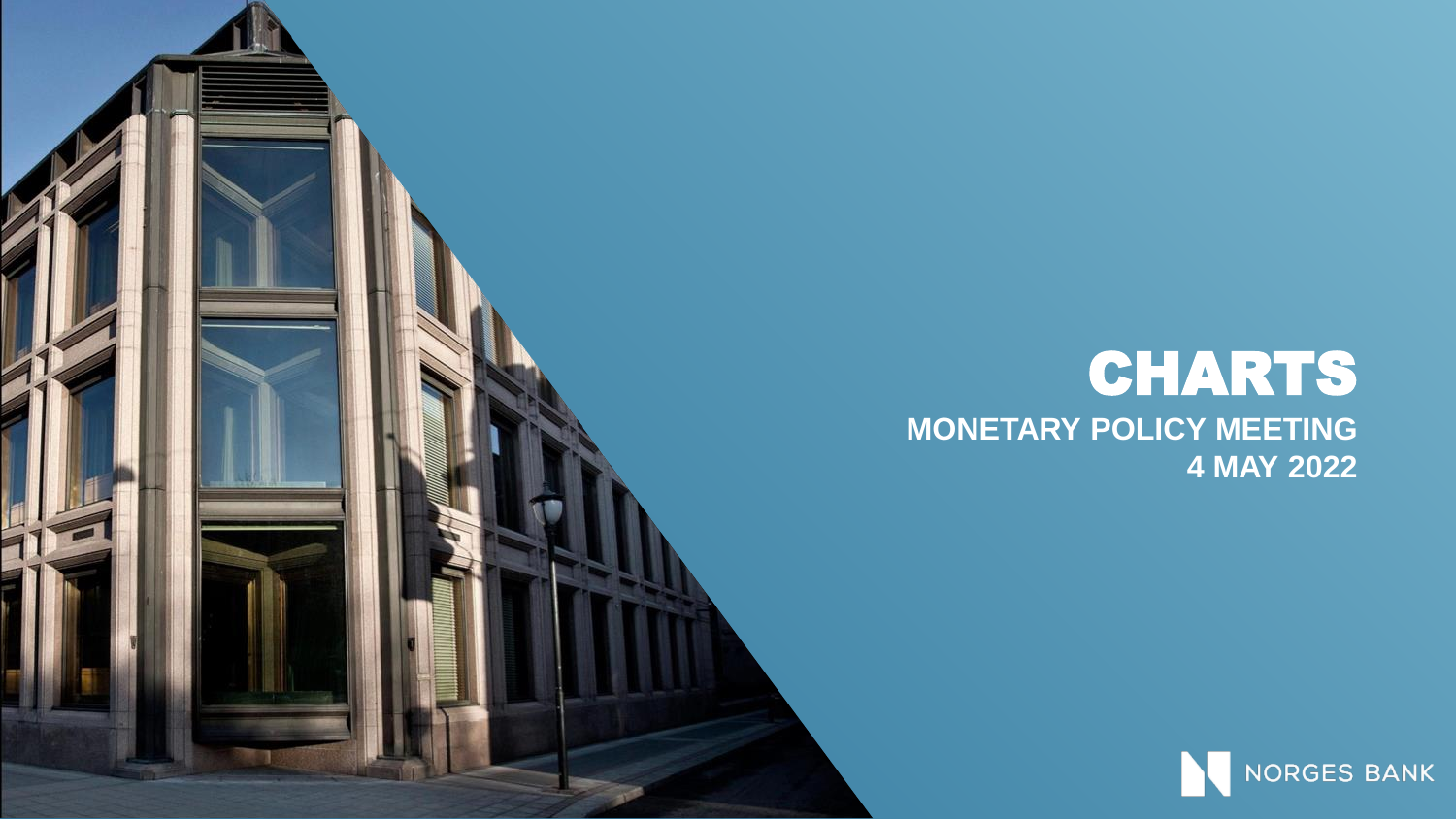#### *Monetary Policy Report* **1/22, overall picture**



Sources: Statistics Norway and Norges Bank 2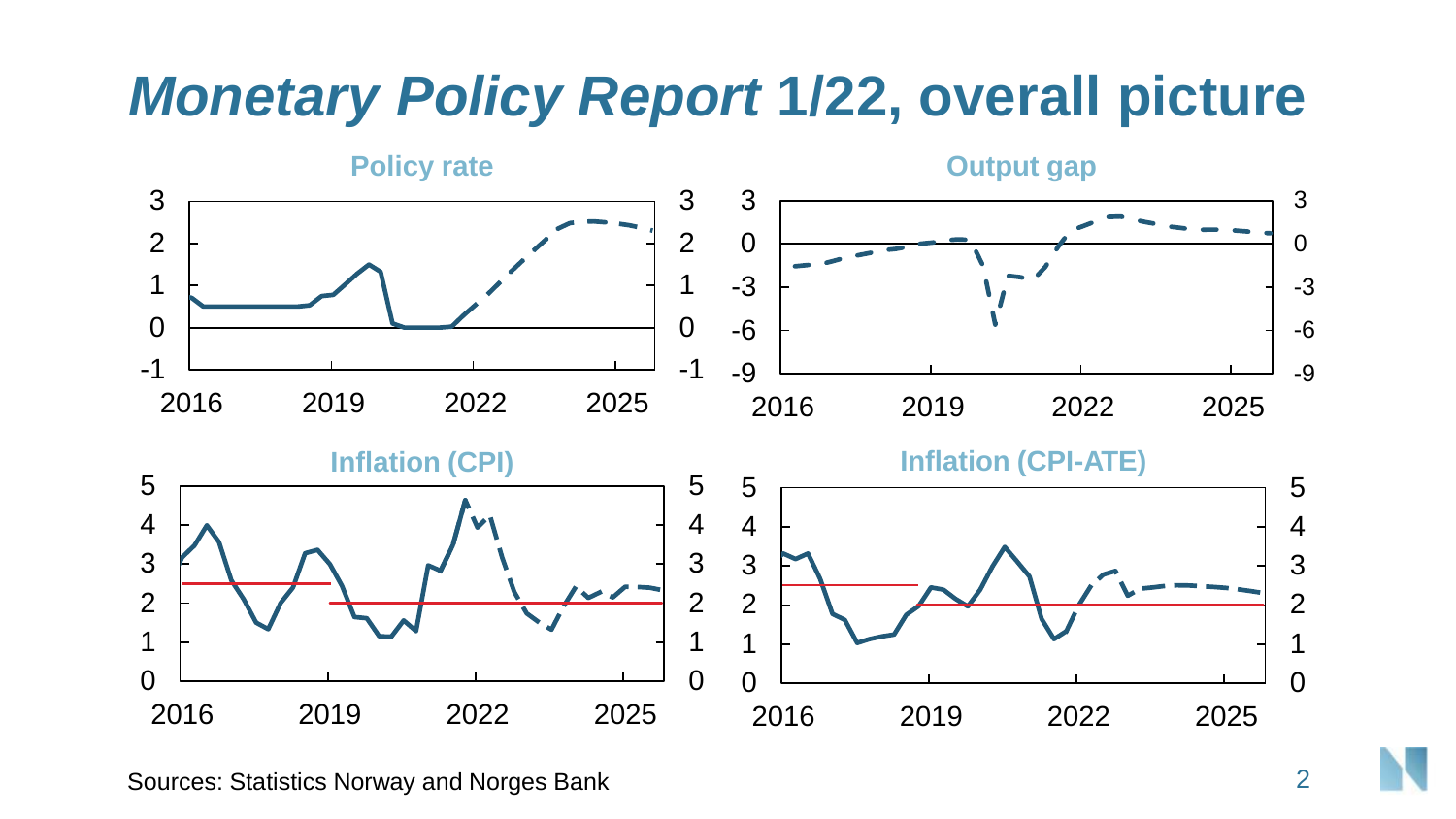# **Oil and gas spot and futures prices**

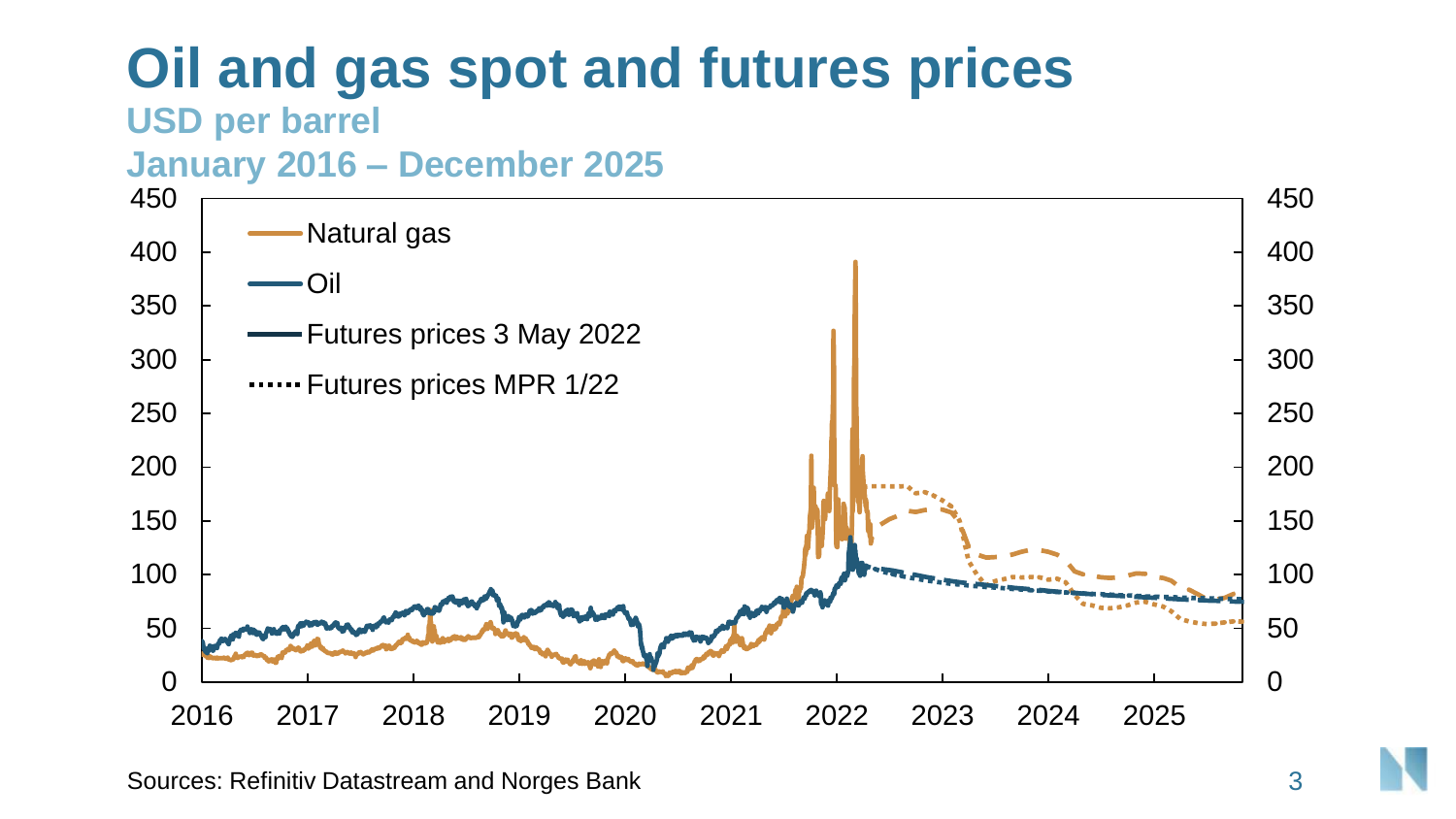### **Coal spot and futures prices**

**EUR per tonne. January 2016 - December 2025**

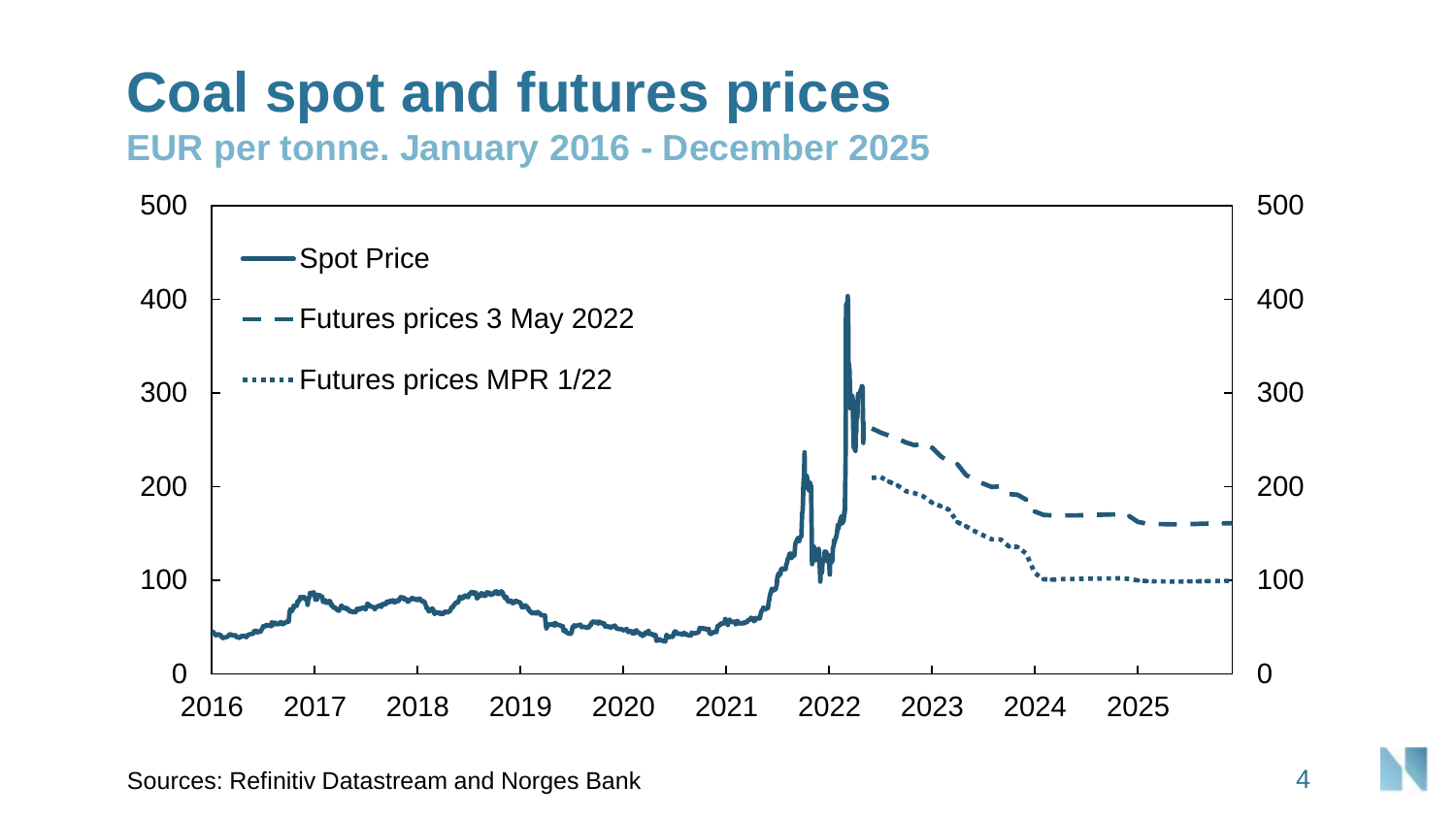# **Electricity spot and futures prices**

**Øre per kWh. January 2010 – December 2025**



Sources: Refinitiv Datastream and Norges Bank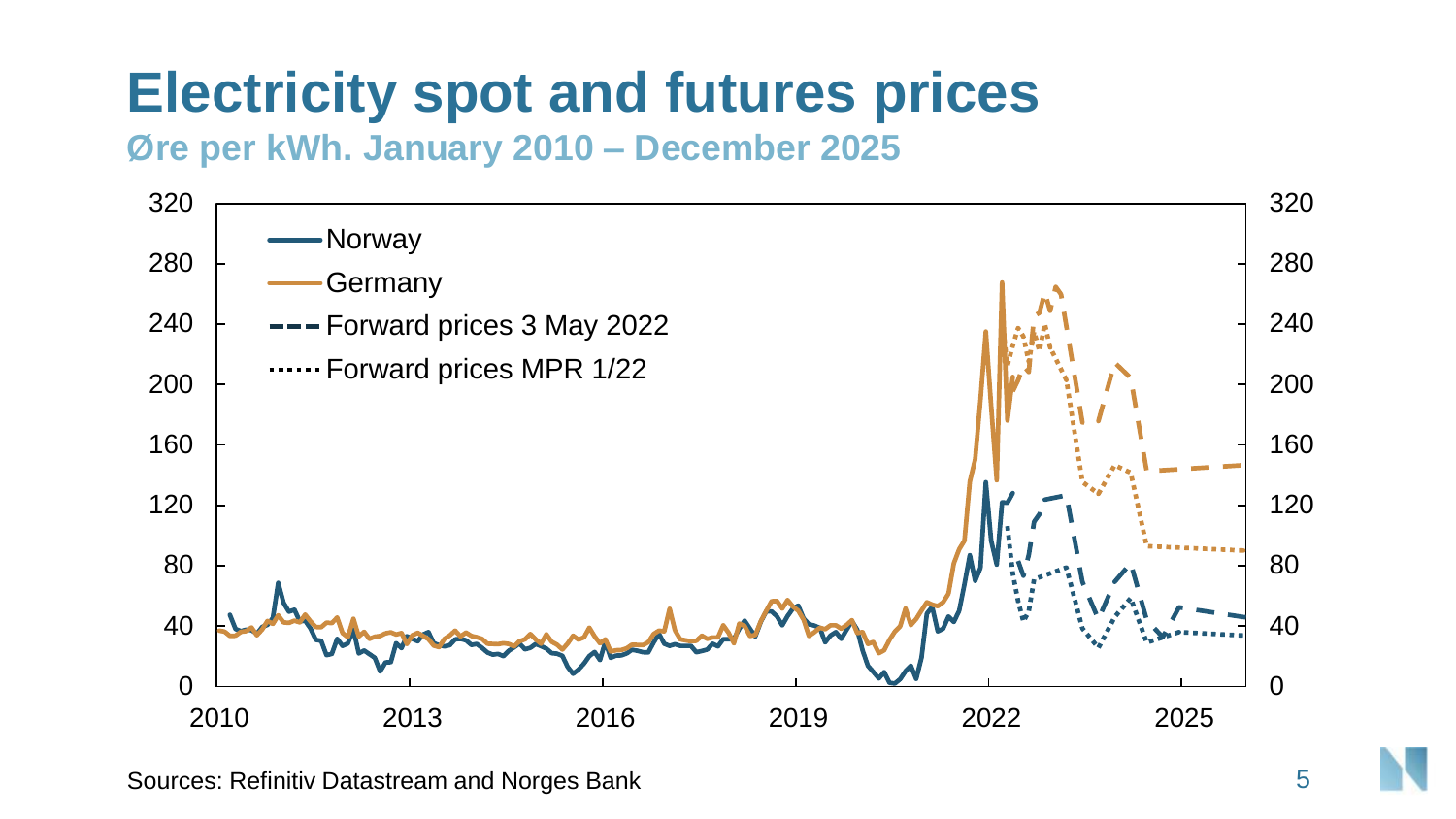#### **Trading partner consumer prices**

**Twelve-month change. Percent. January 2018 – April 20221)**

**Core CPI Headline CPI** 



1) Data for the period to April for the euro area and to March for the remainder. Source: Refinitiv Datastream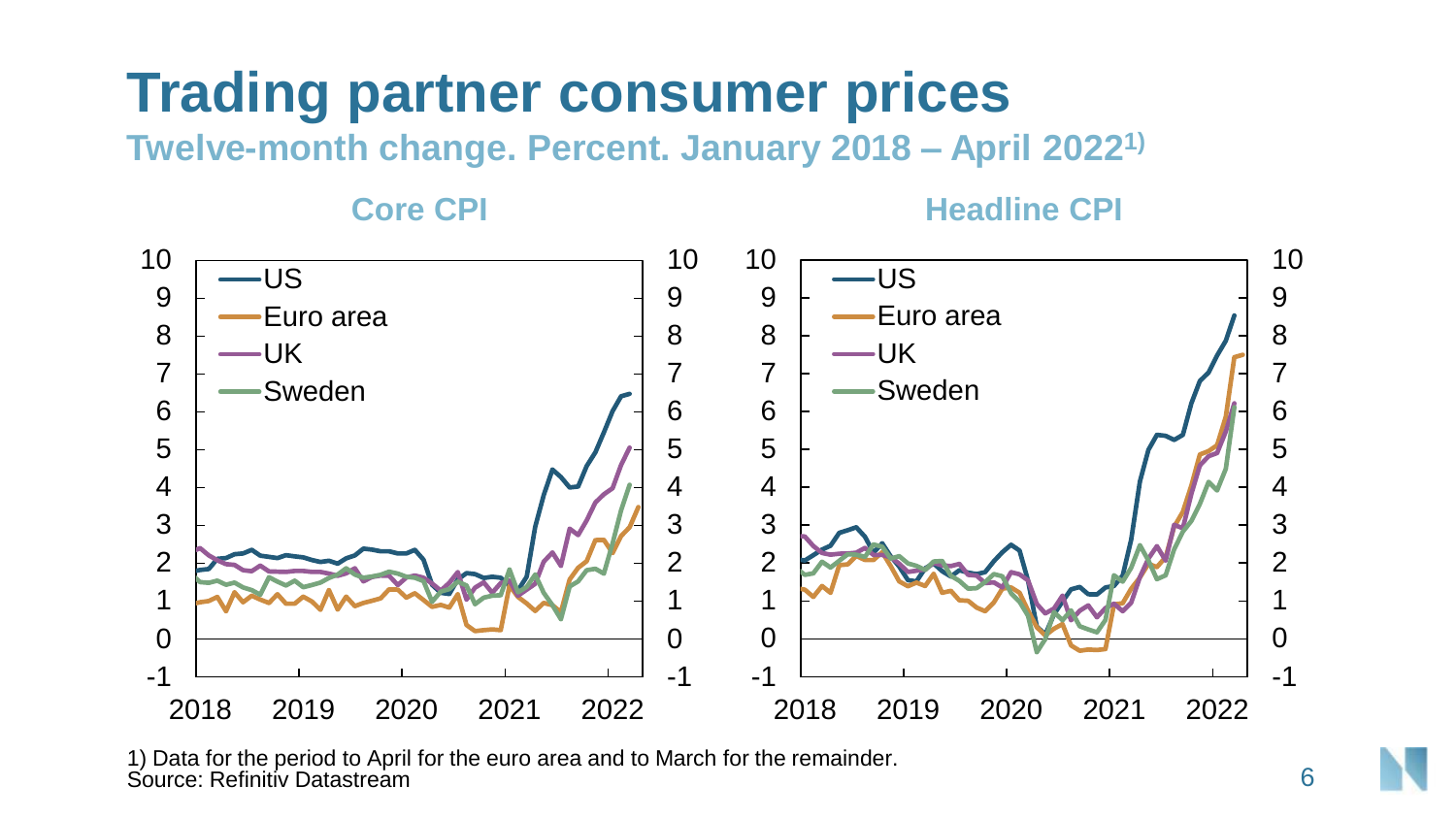## **GDP forecast for trading partners1)**

#### **GDP growth. Percent. 2022 – 2025**



1) 13 trading partners. Export weights. Sources: Consensus Economics, IMF and Norges Bank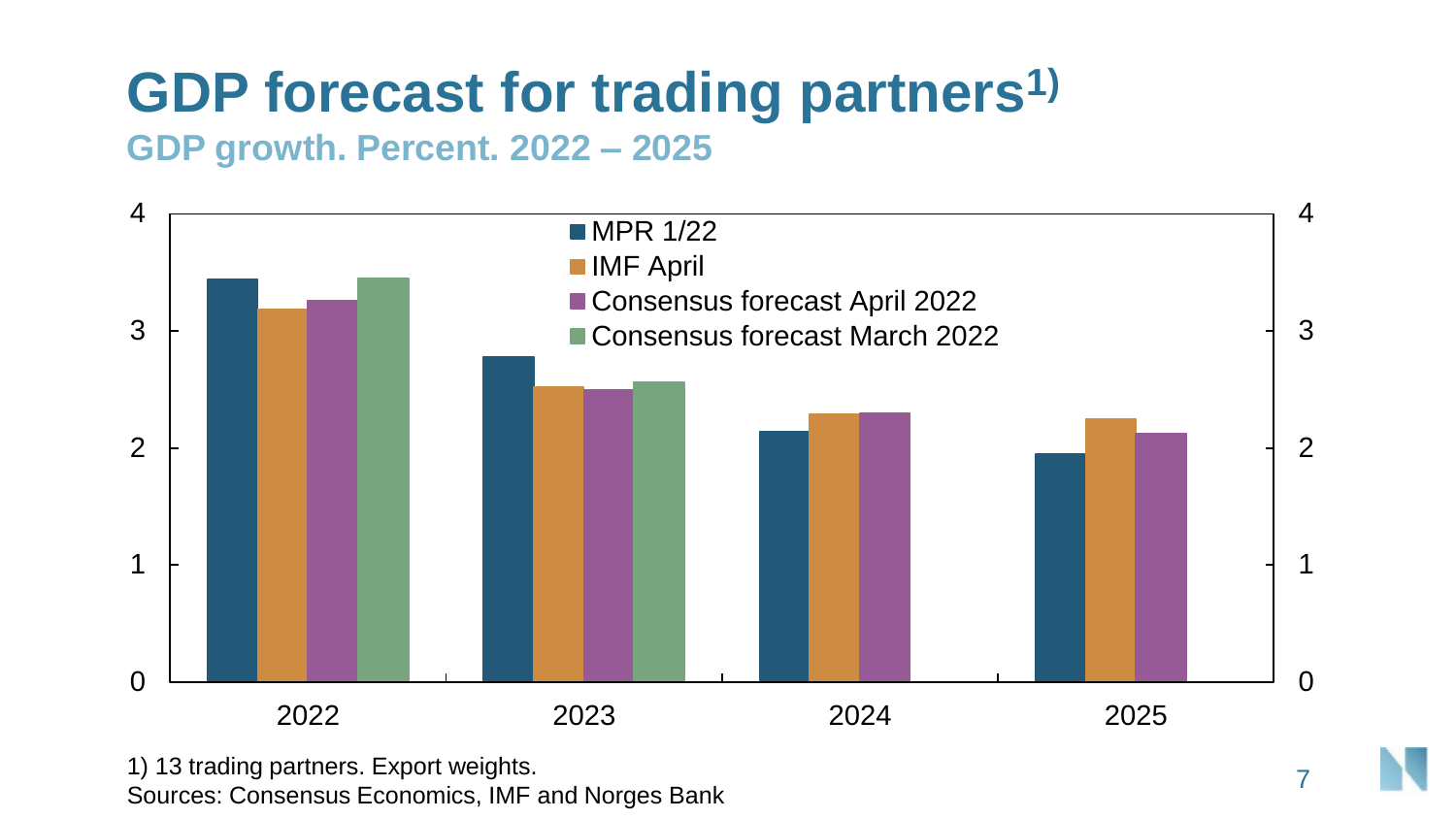# **PMI for trading partners**

**Diffusion index. January 2018 – April 2022**

#### **PMI manufacturing PMI services**

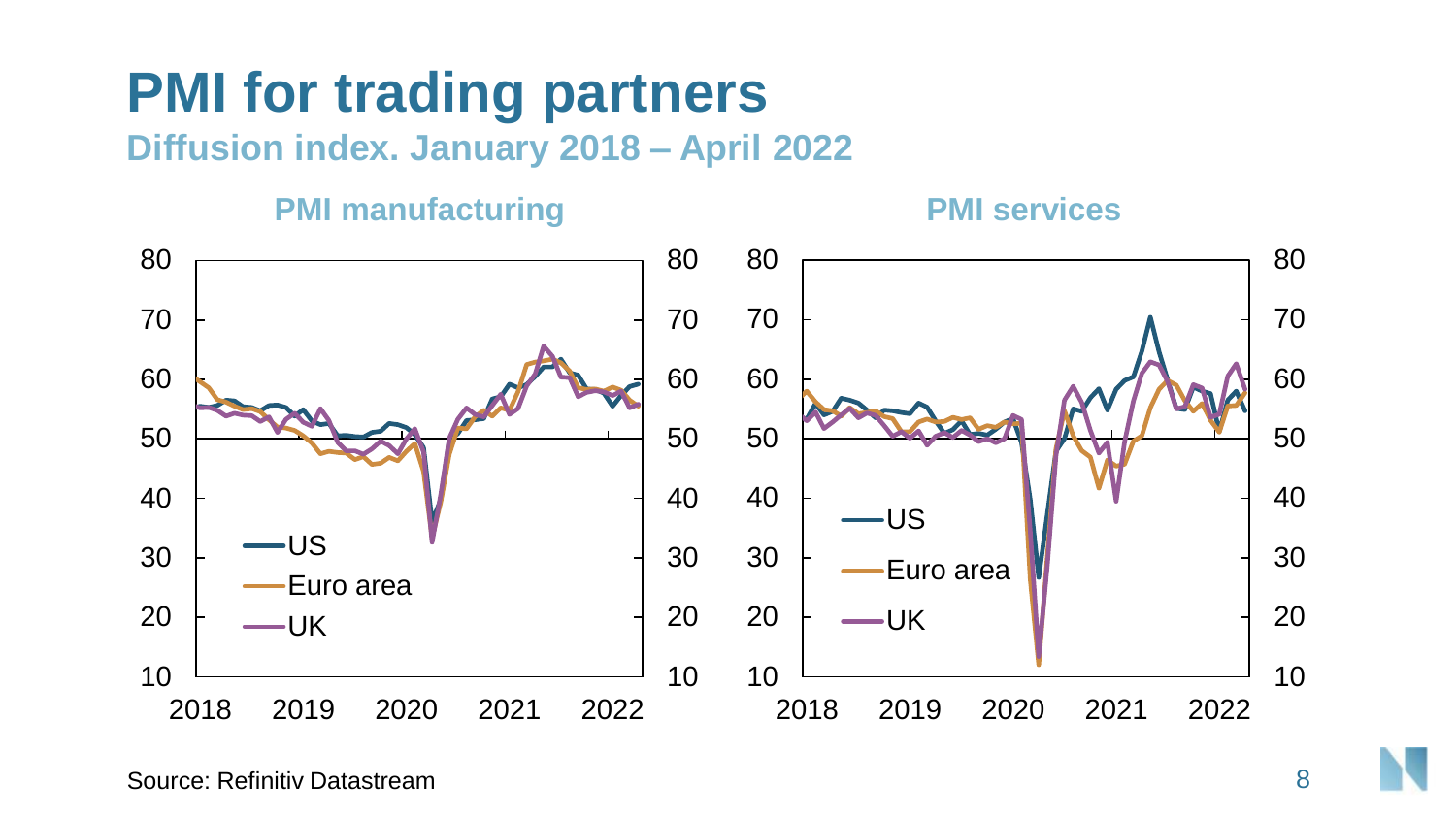# **Number of infected in selected Asian countries**

**New cases per 100 000 inhabitants. Seven-day moving average**

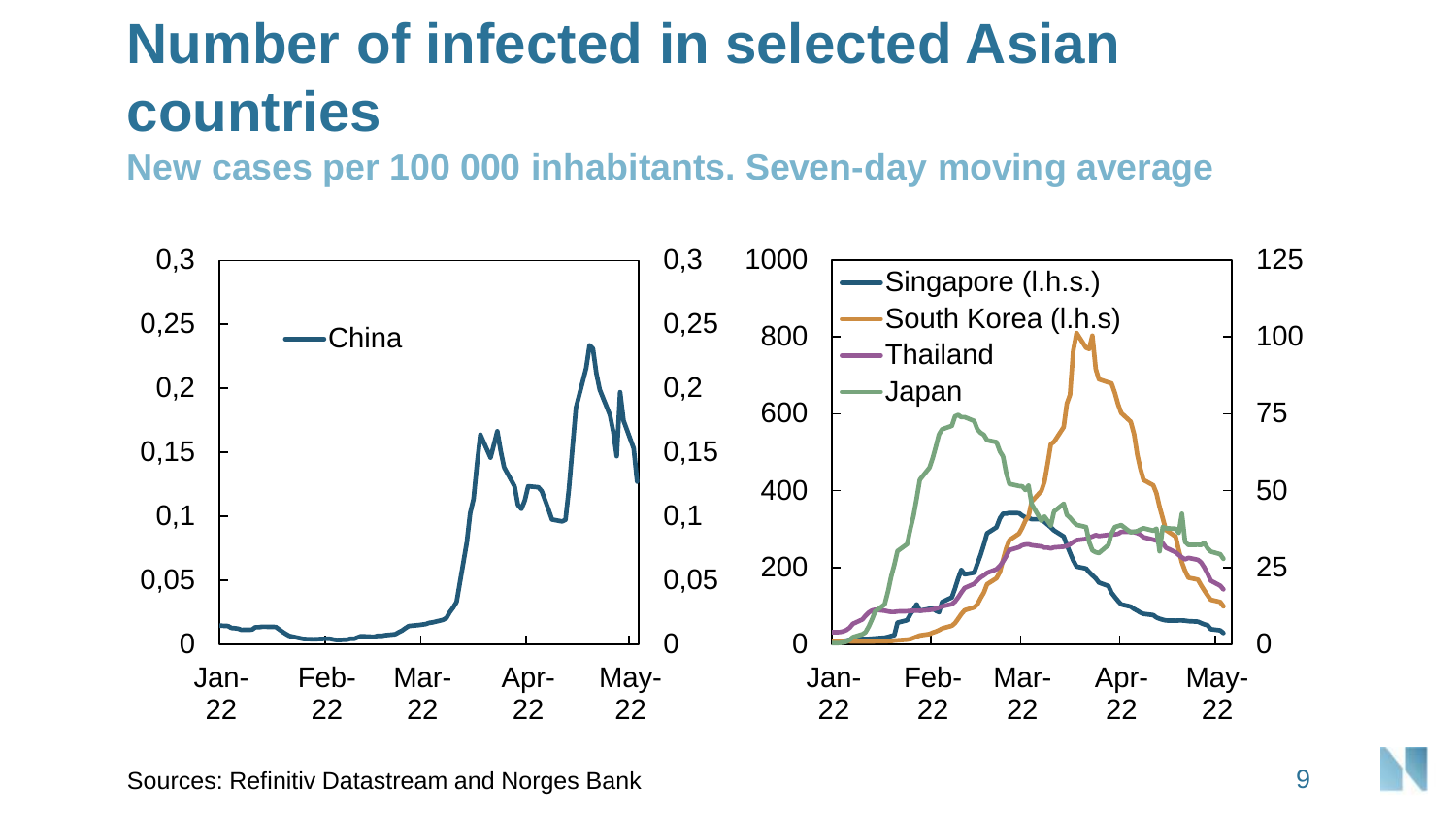#### **Hospitalisations**

**Number of Covid patients in hospital per 100 000 inhabitants. 22 January 2020 –3 May 20221)** 



1) Latest observation for Norway is 22 March, 29 April for the UK and 1 May for the US. Sources: Ourworldindata.org and Norges Bank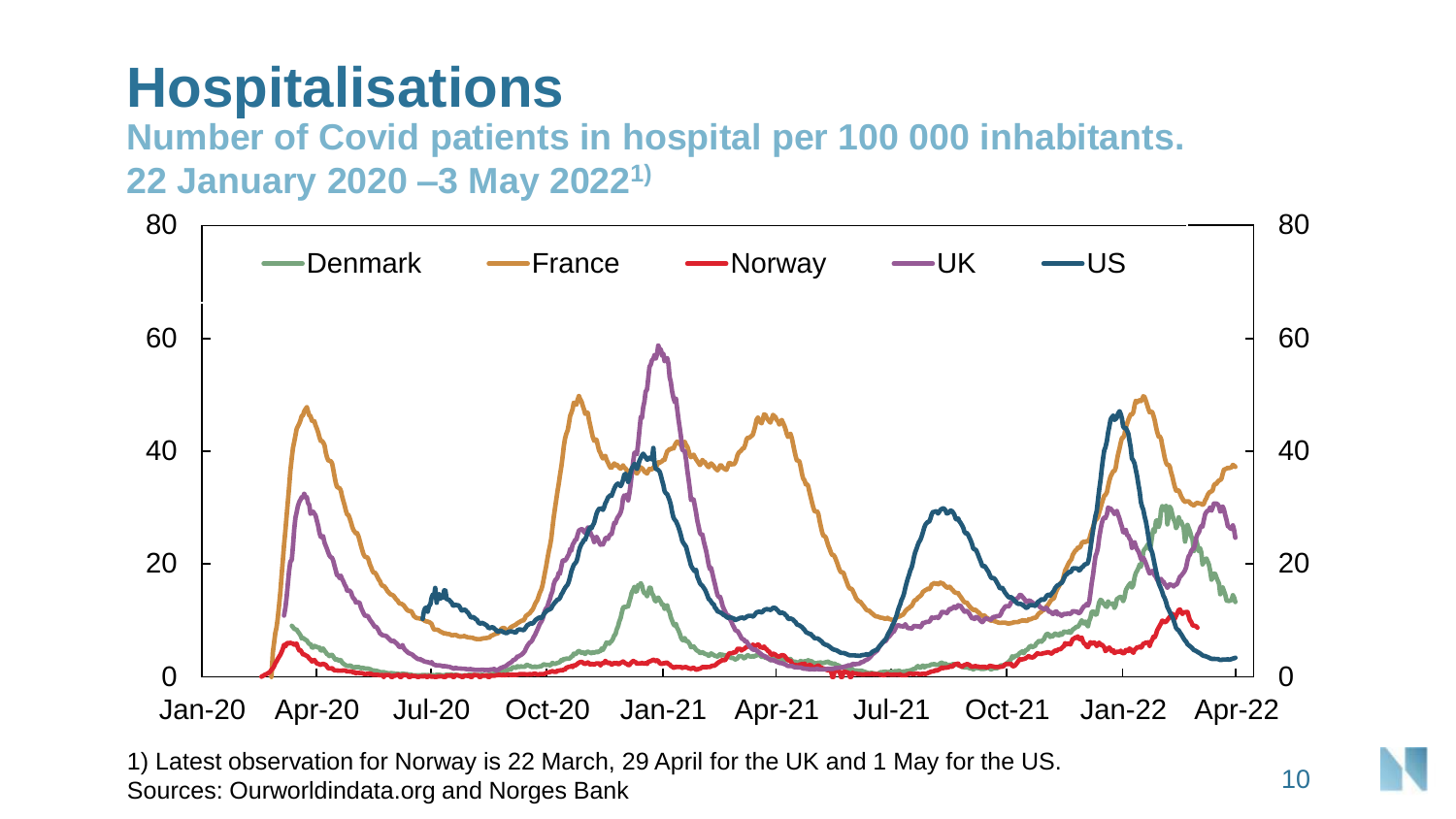#### **Forward rates**

**Forward three-month rates for trading partners. Percent. 2022 Q3 – 2025 Q4**



Sources: Bloomberg and Norges Bank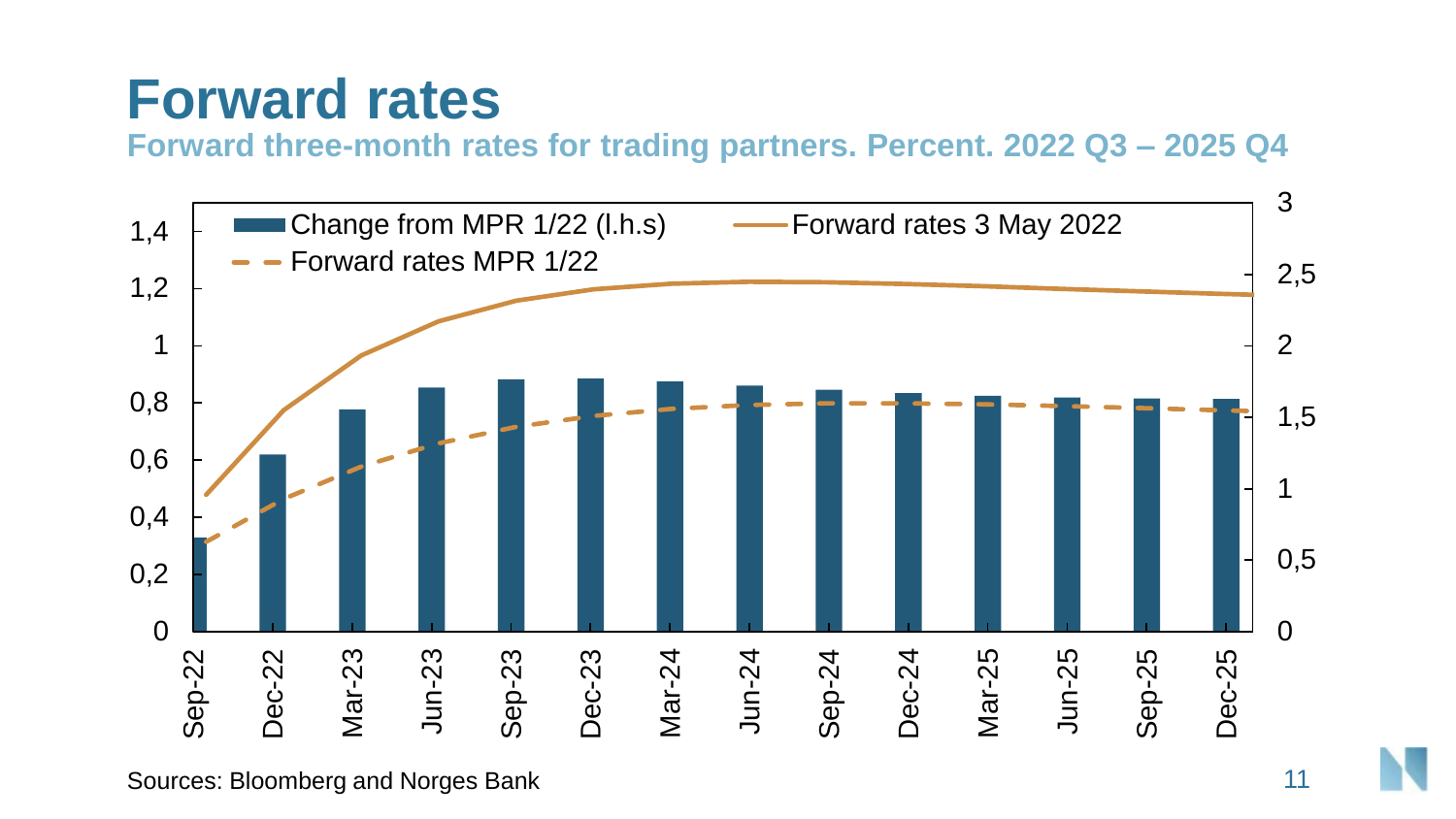#### **Policy rates in selected countries**

**Policy rates and expected forward rates1). Percent. January 2016 – December 2025. 3 May (solid line) and MPR 1/22 (dashed line)**



1) Overnight Index Swap (OIS) rates.

2) ECB deposit facility rate.

Sources: Bloomberg, Refinitiv Datastream and Norges Bank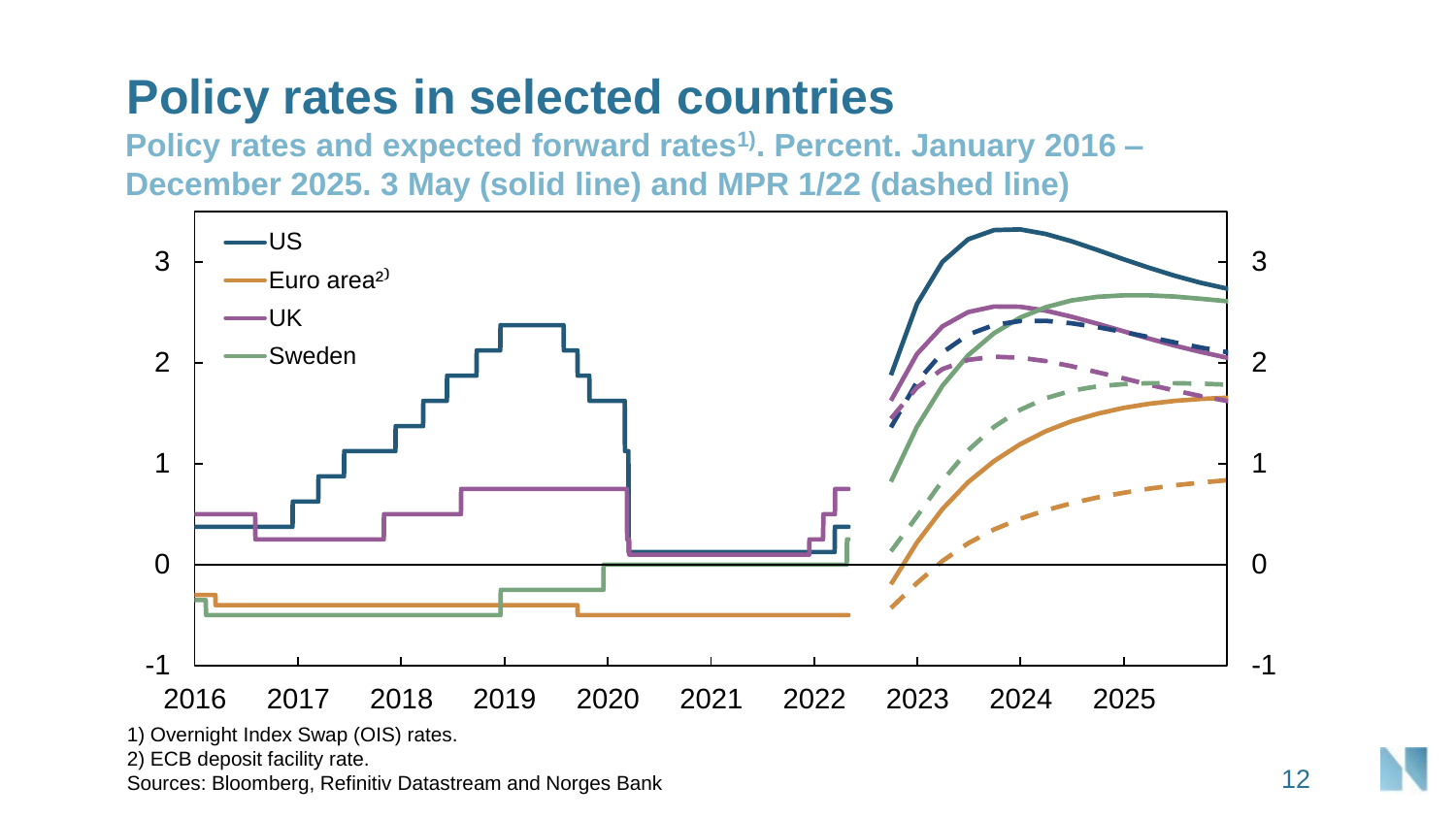#### **Long-term sovereign yields**

**Ten-year government bonds. Percent. 1 January 2020 – 3 May 2022**



Source: Bloomberg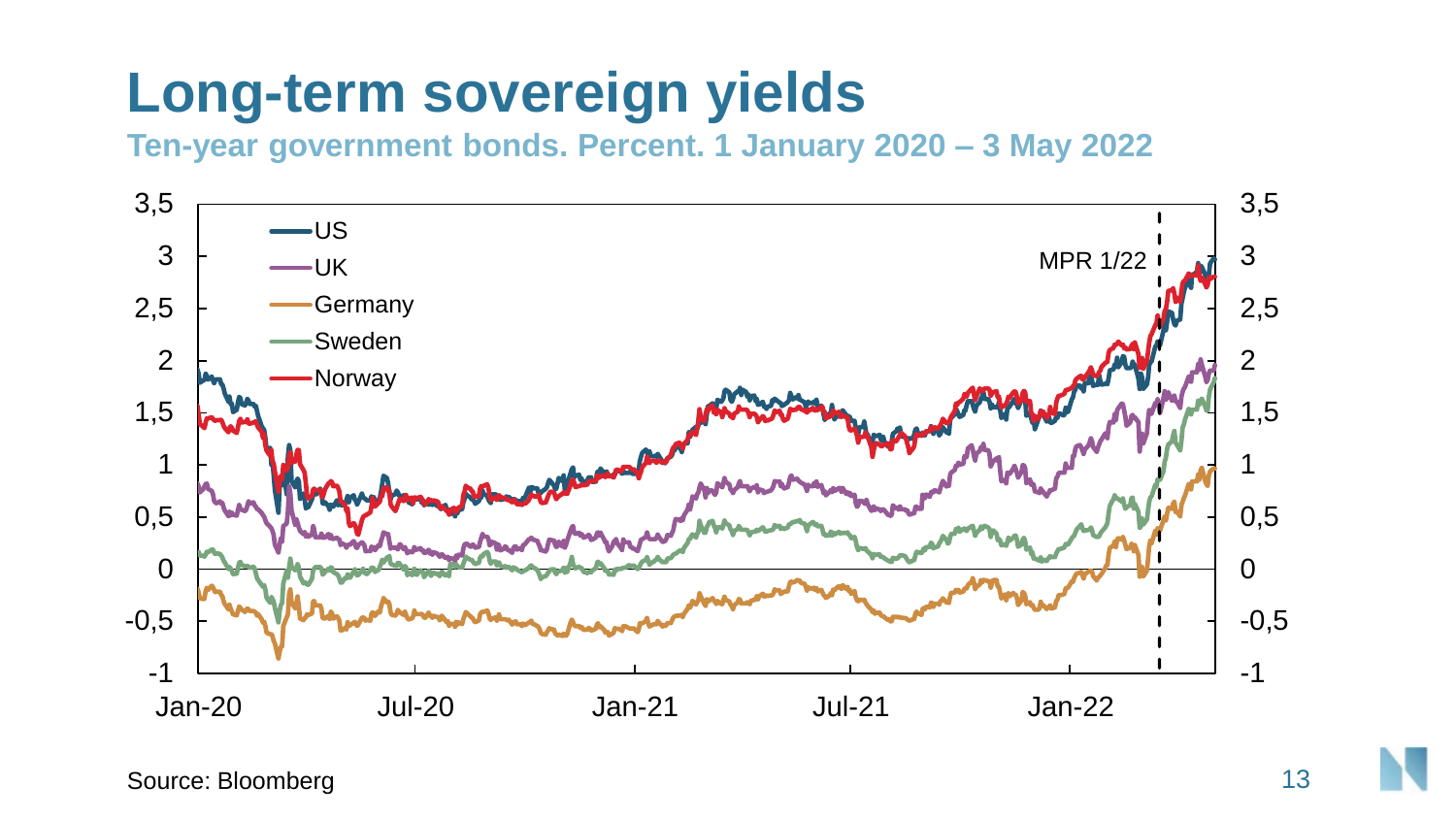#### **Global equity markets**

**Index. 1 January 2020 = 100. 1 January 2020 – 3 May 2022**

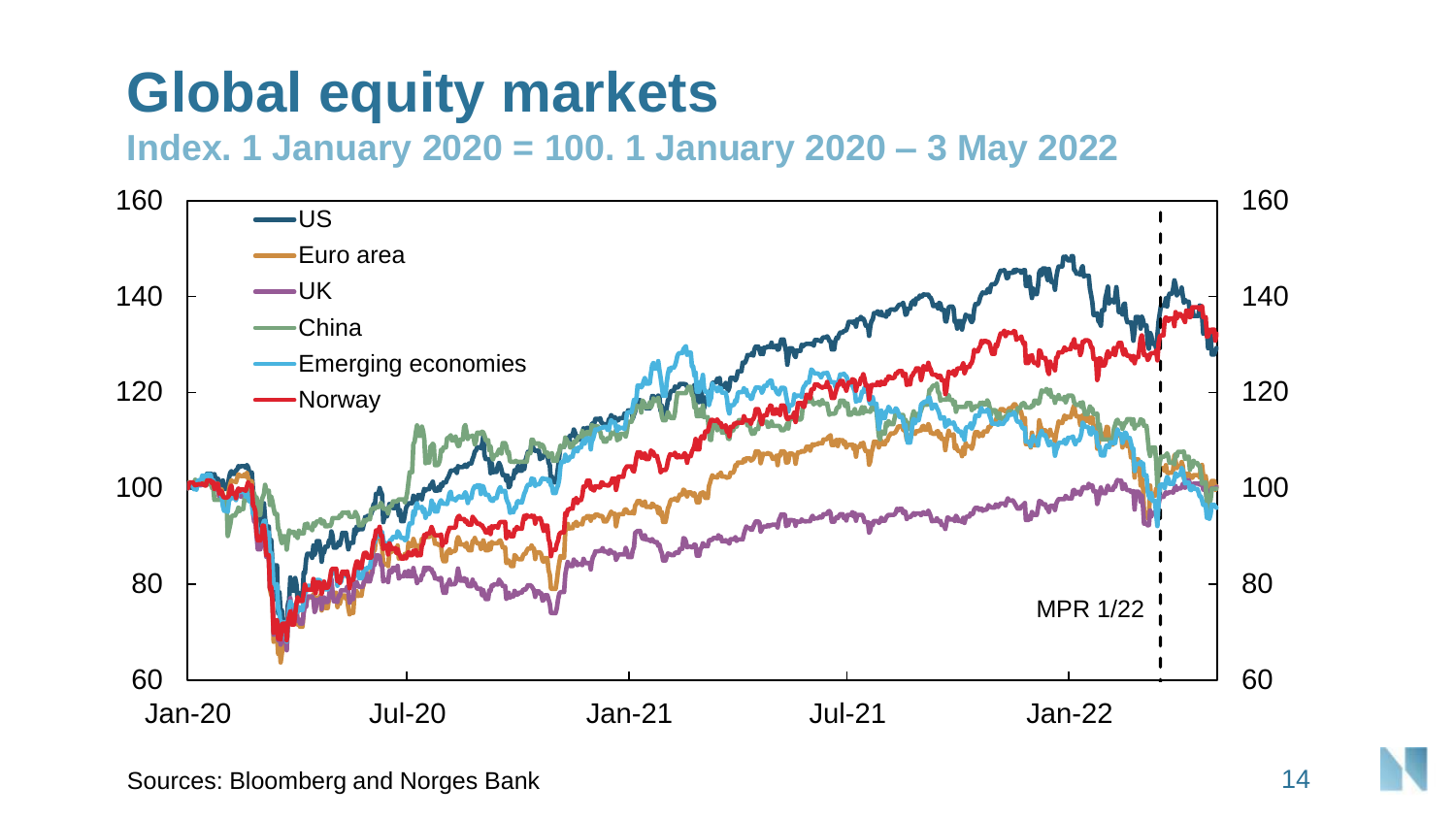# **Import-weighted exchange rate index (I-44)**

**Import-weighted exchange rate index (I-44).** 

**1 January 2020 – 30 June 20221)**



1) Projections for 2022 Q2. Source: Norges Bank 15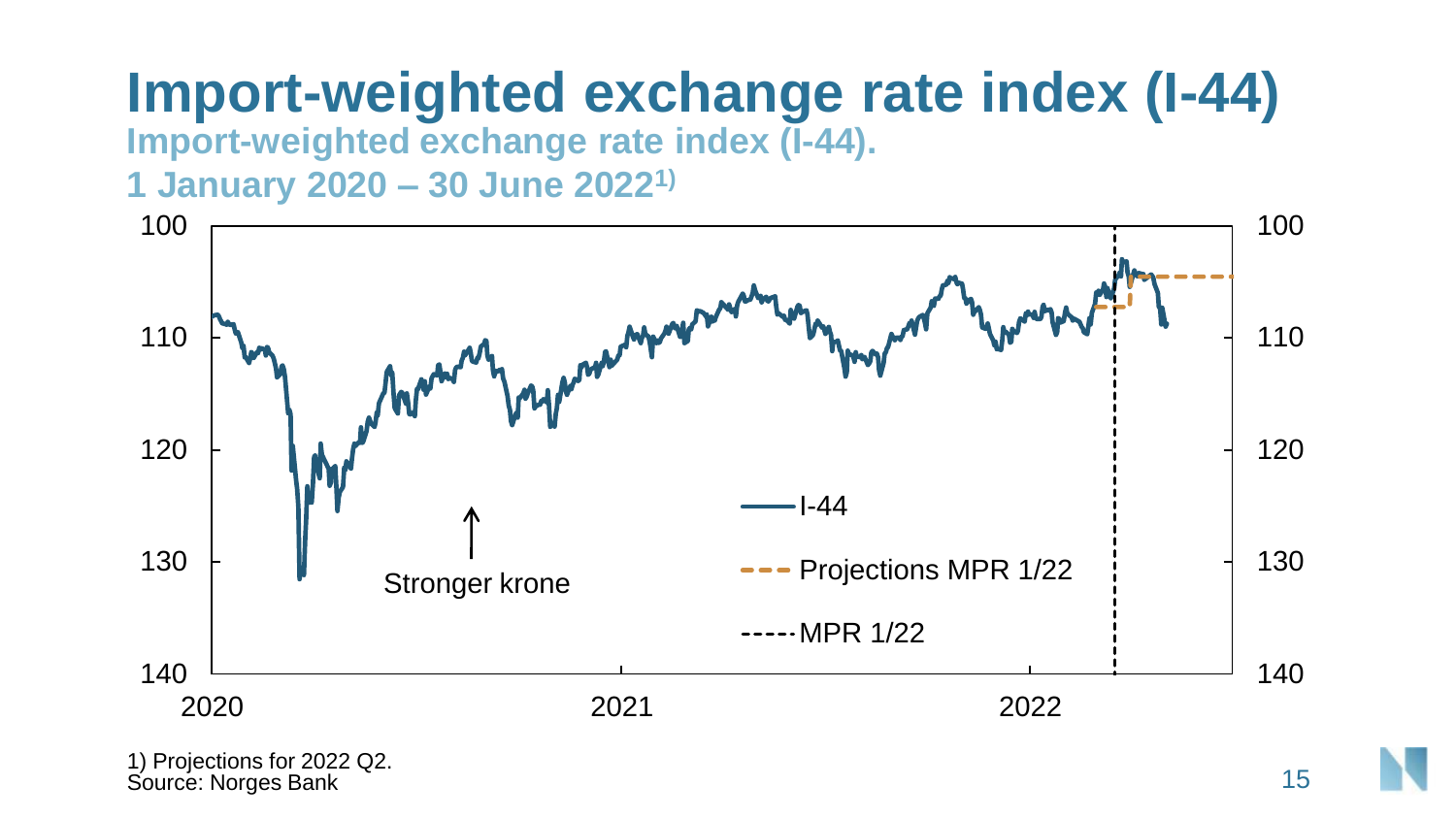#### **Three-month money market premium**

**Percentage points. Five-day moving average.** 

**1 January 2016 – 31 December 20251)**



16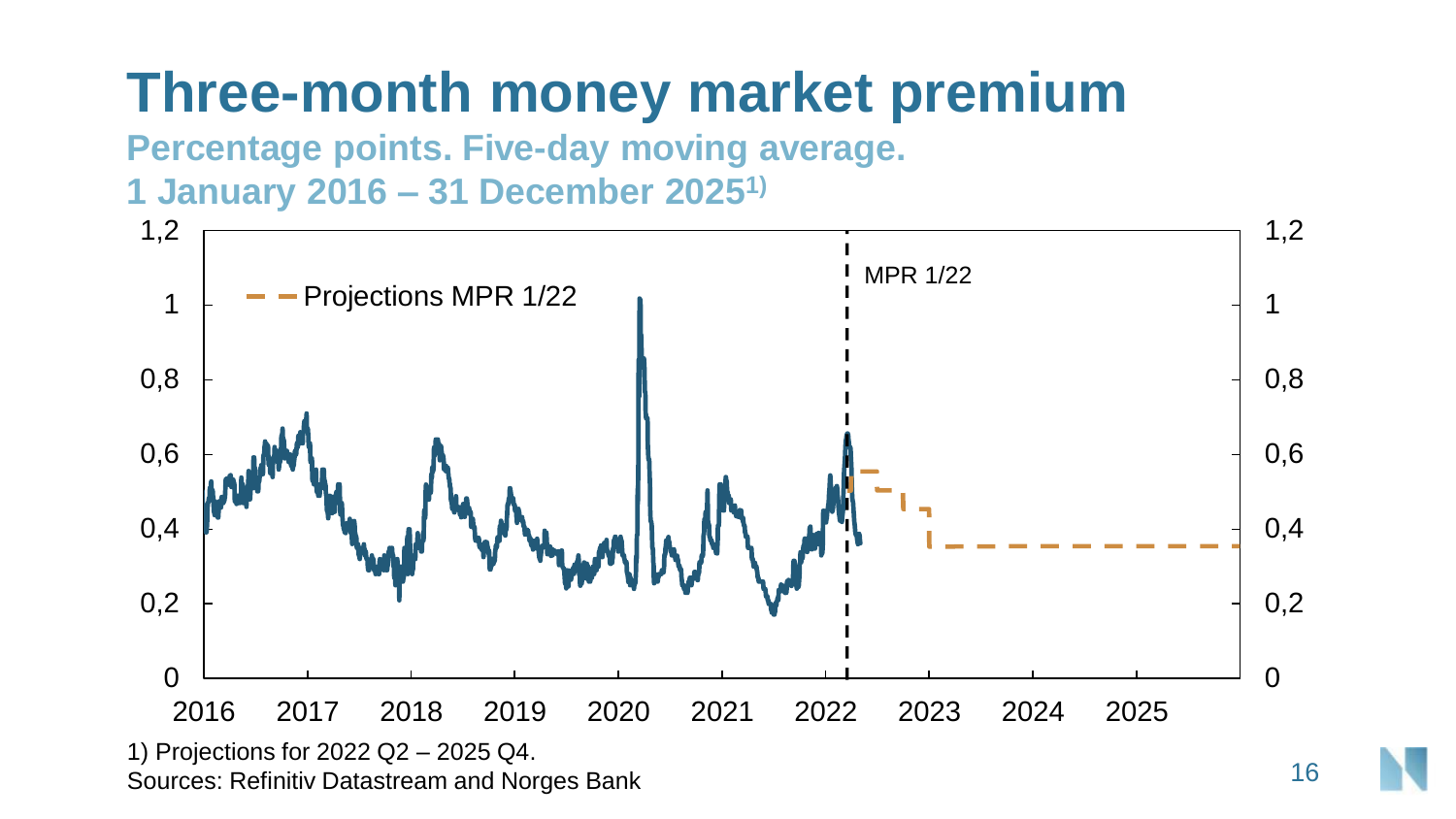#### **Banks' residential mortgage rates**

**Nominal floating interest rate. January 2019 – April 20221)**



Latest observations for the policy rate and quoted rates are from 30 April 2022. Sources: Finansportalen, Statistics Norway and Norges Bank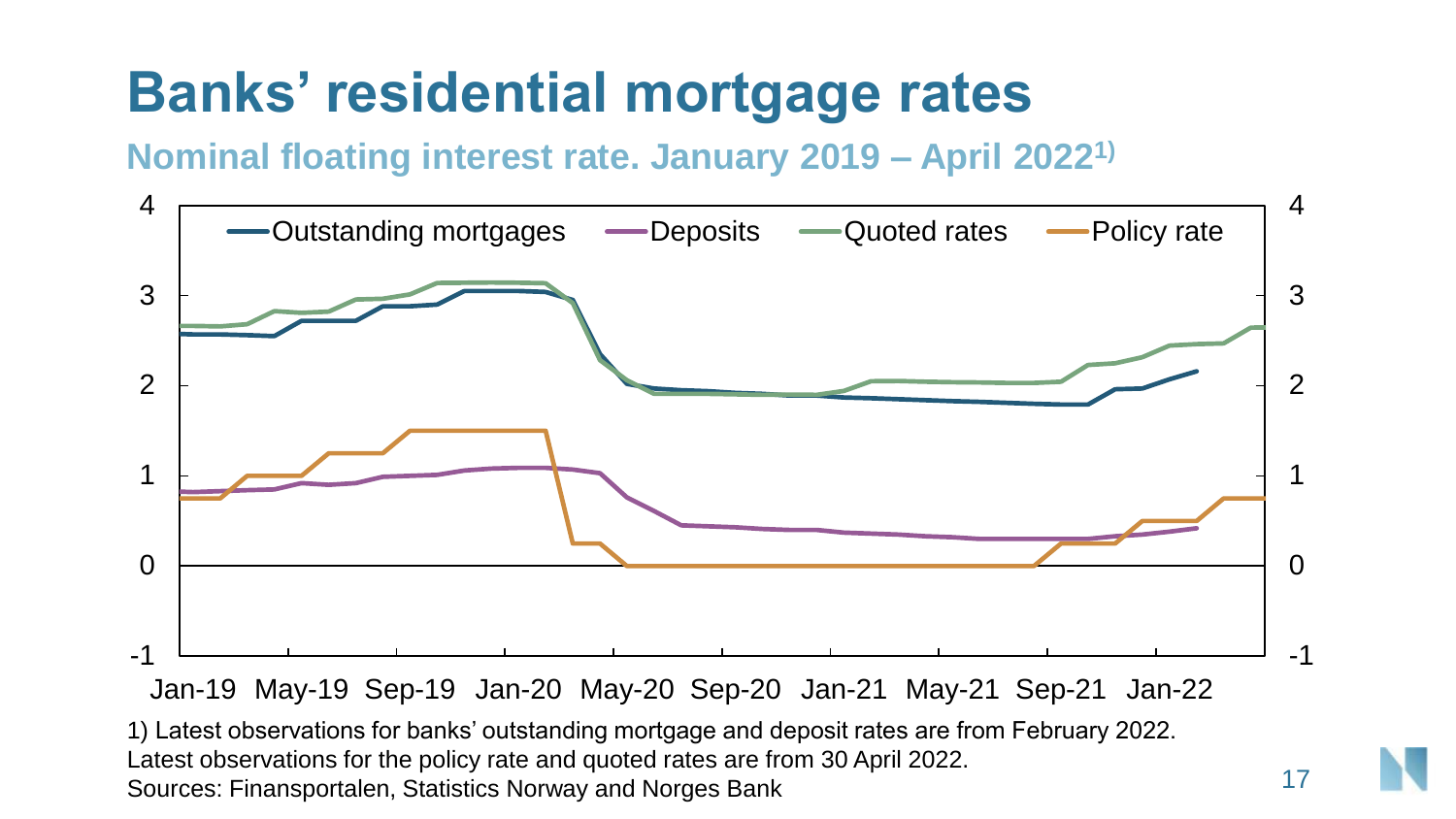# **Credit growth**

**C2. Twelve-month change. Percent. January 2016 – June 20221)**



Sources: Statistics Norway and Norges Bank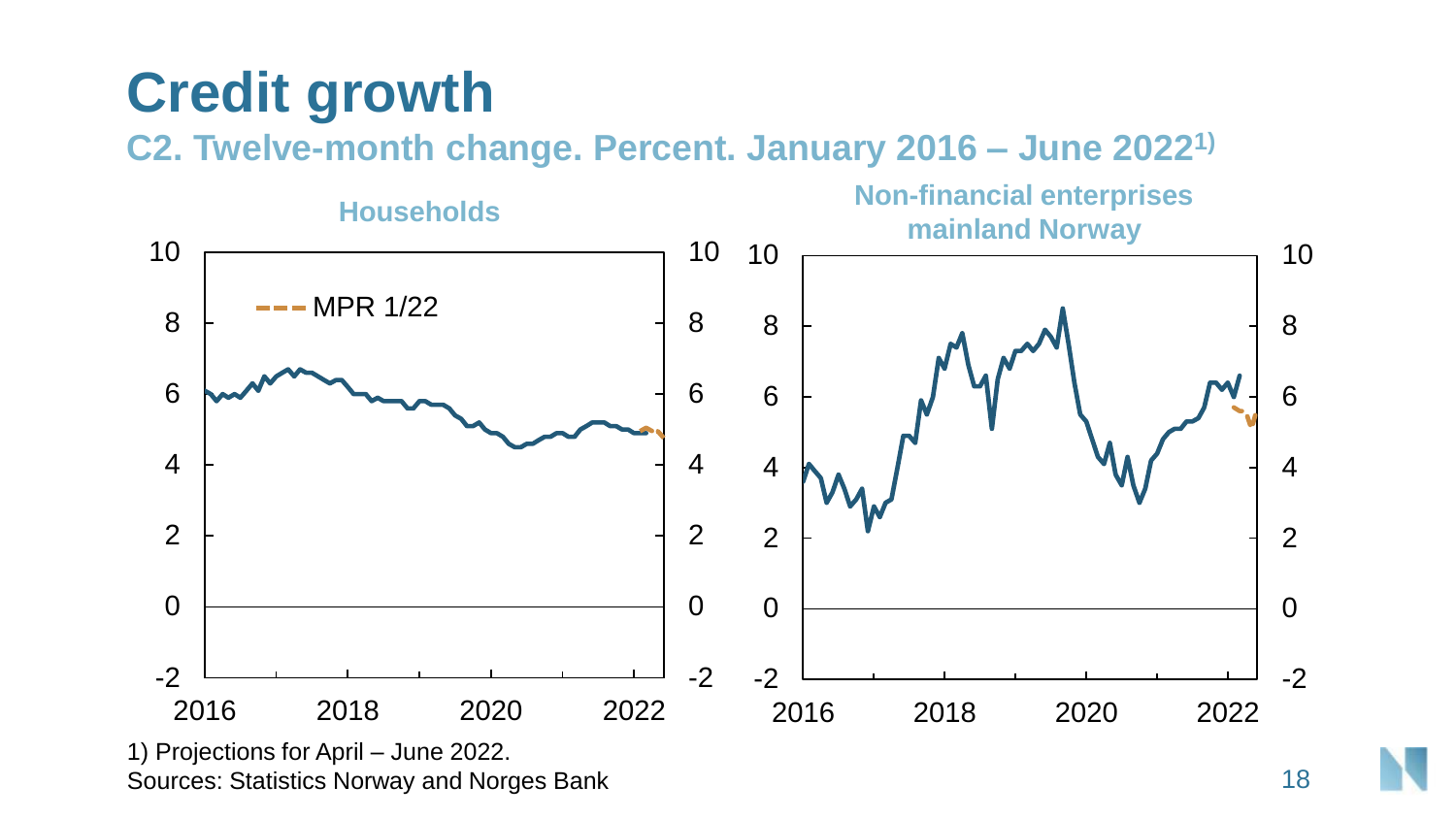# **Mainland GDP**

**GDP for mainland Norway. Monthly growth. Contribution to monthly growth. Seasonally adjusted. Percentage points.** 

**January 2020 – February 2022**



Sources: Statistics Norway and Norges Bank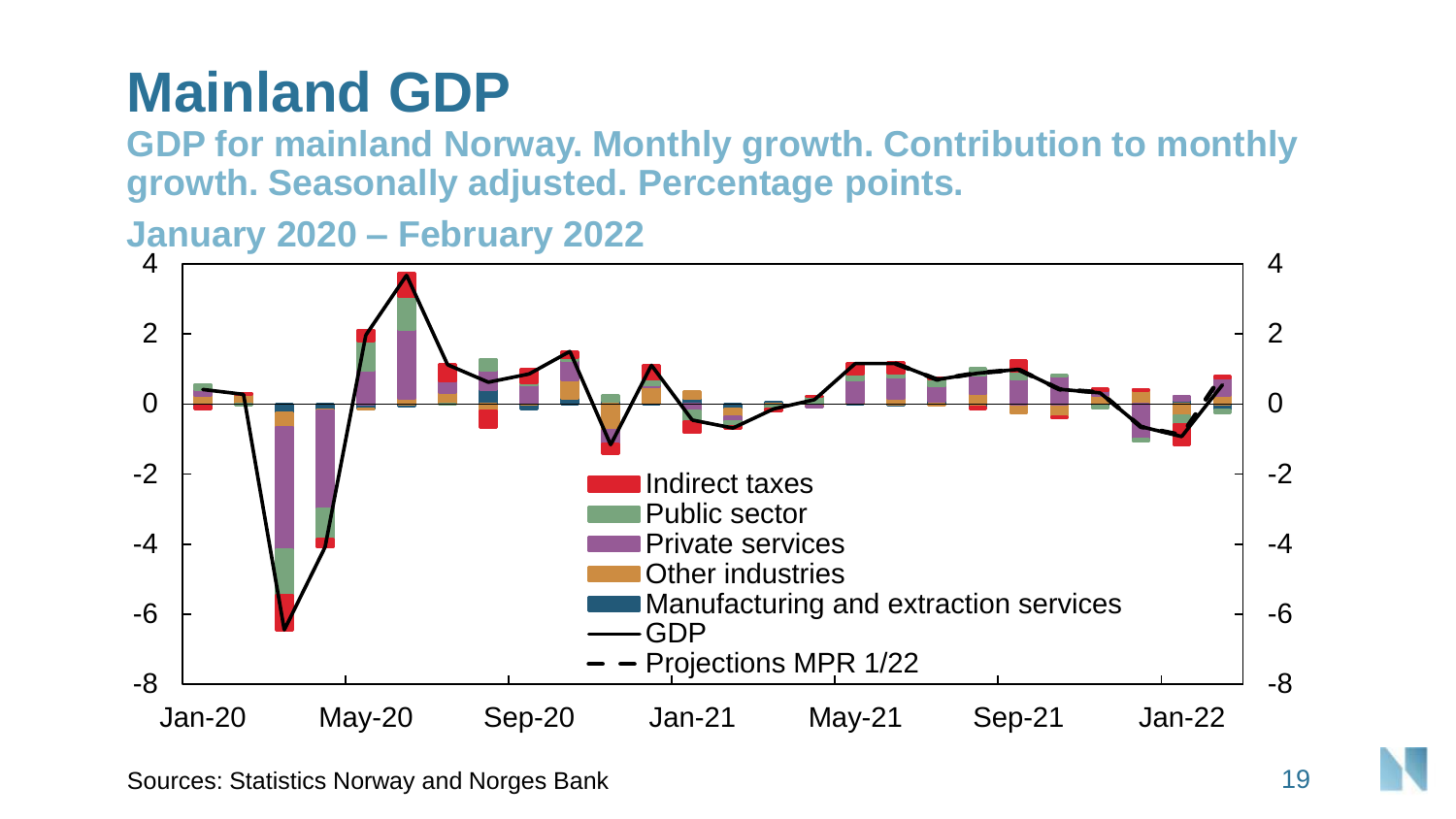#### **Goods and services consumption**

**Constant prices. In billions of NOK. January 2019 – February 2022**

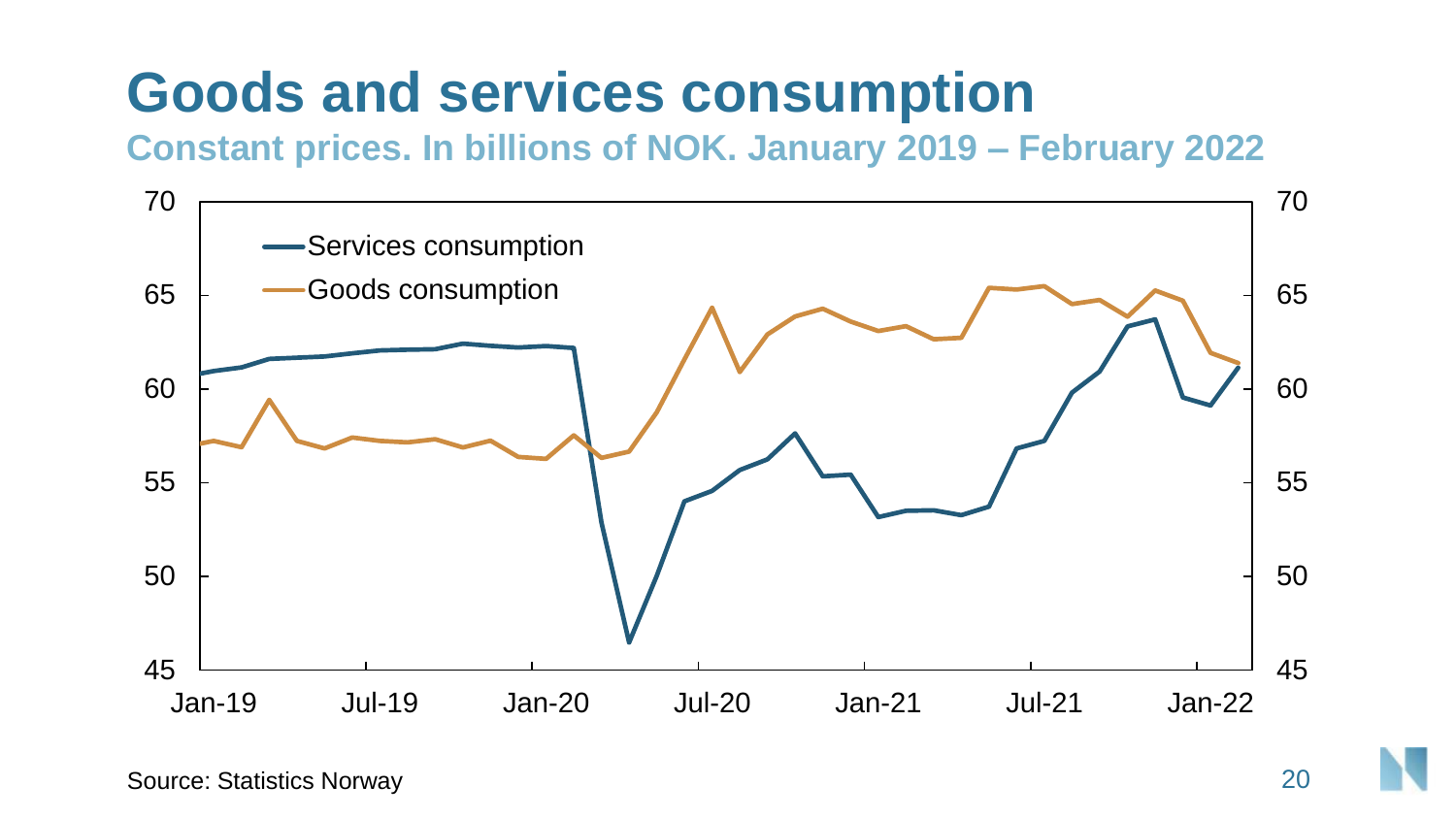# **Consumer confidence (CCI)**

**Index. May 2007 – April 2022**

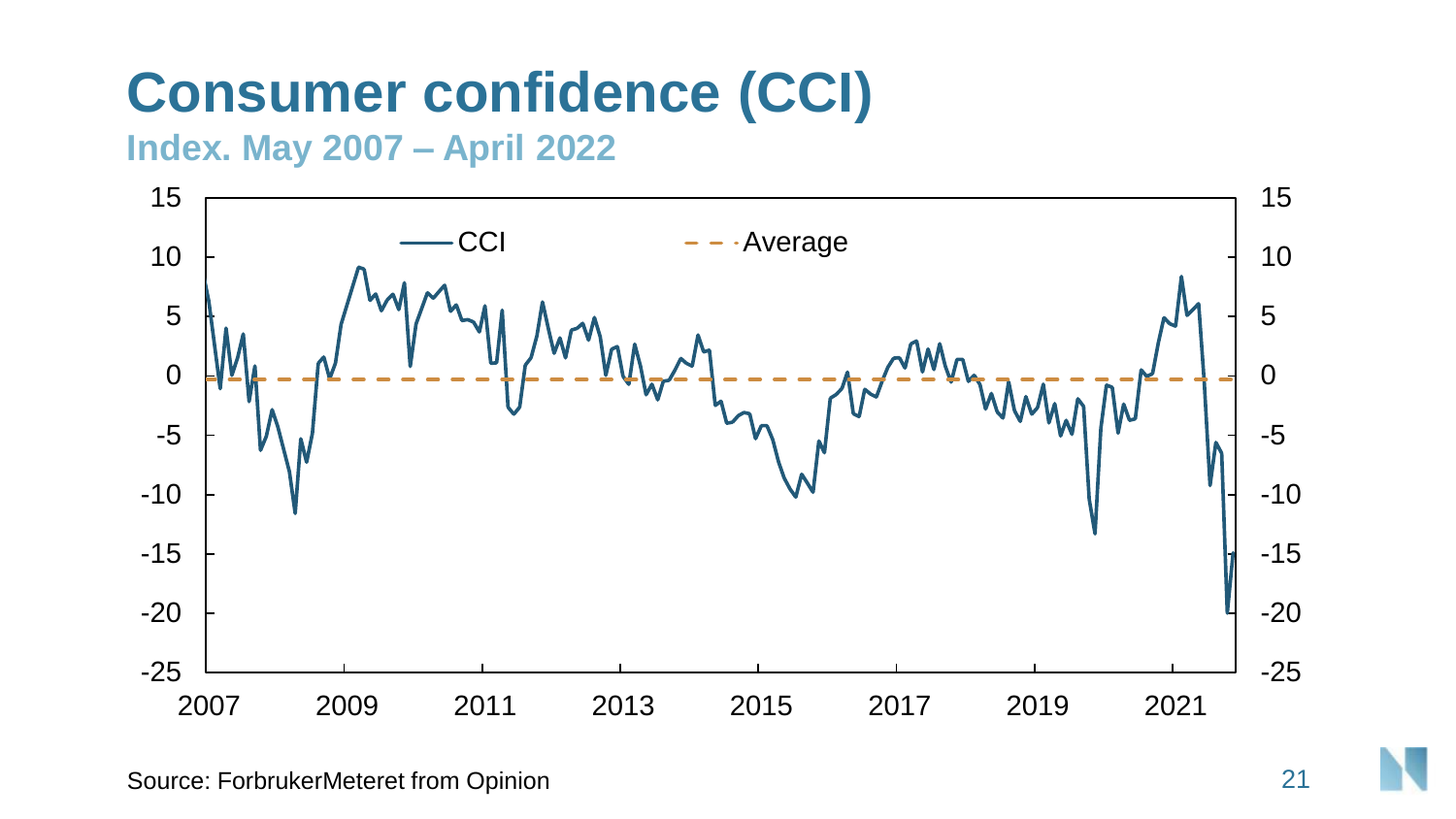#### **Share of firms reporting supply-side constraints on production**

**Percent. 1990 Q1 – 2022 Q1**



Source: Statistics Norway's business tendency survey for manufacturing, mining and quarrying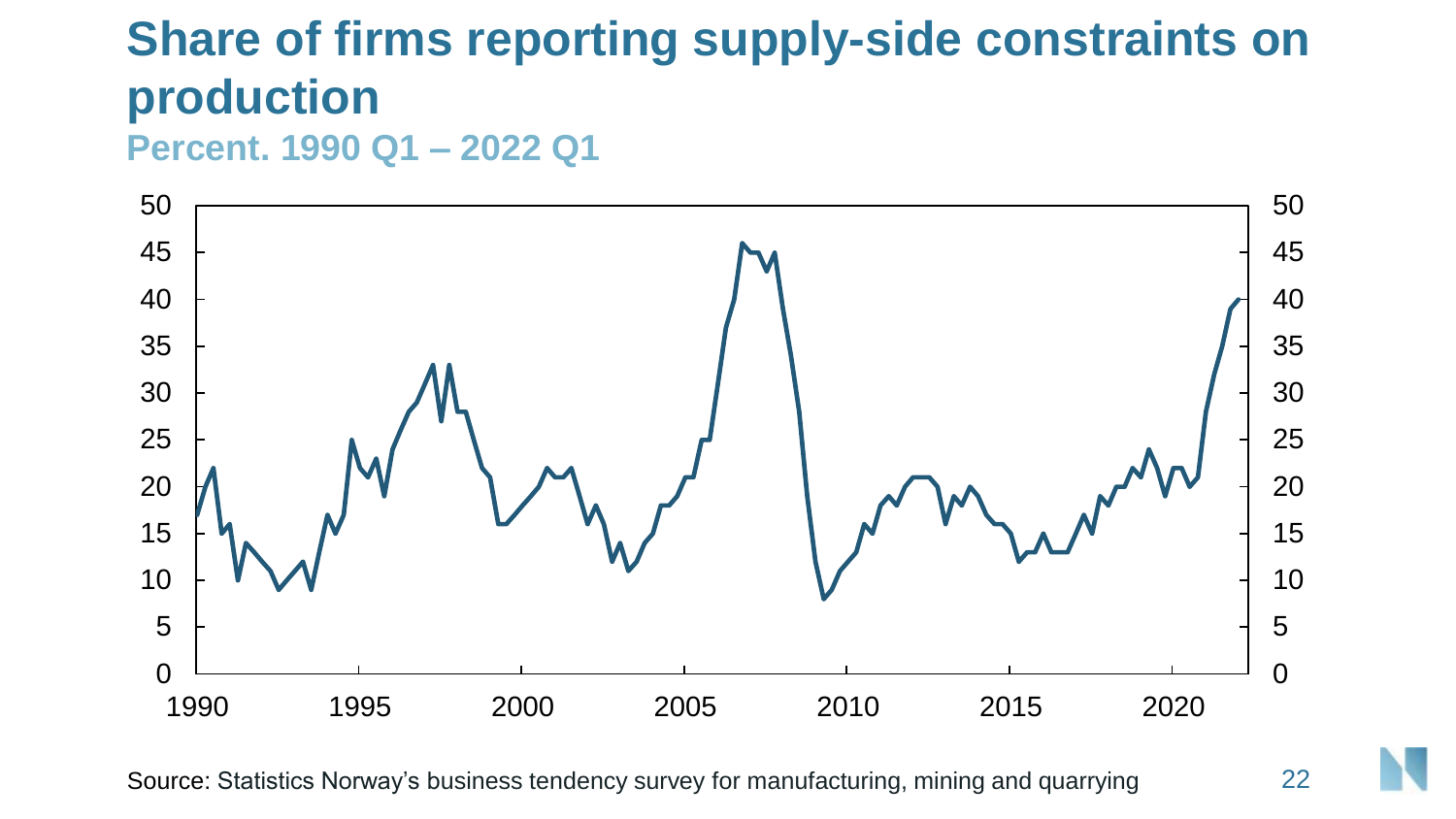# **Housing starts**

**In thousands of units. January 2000 – March 2022** 

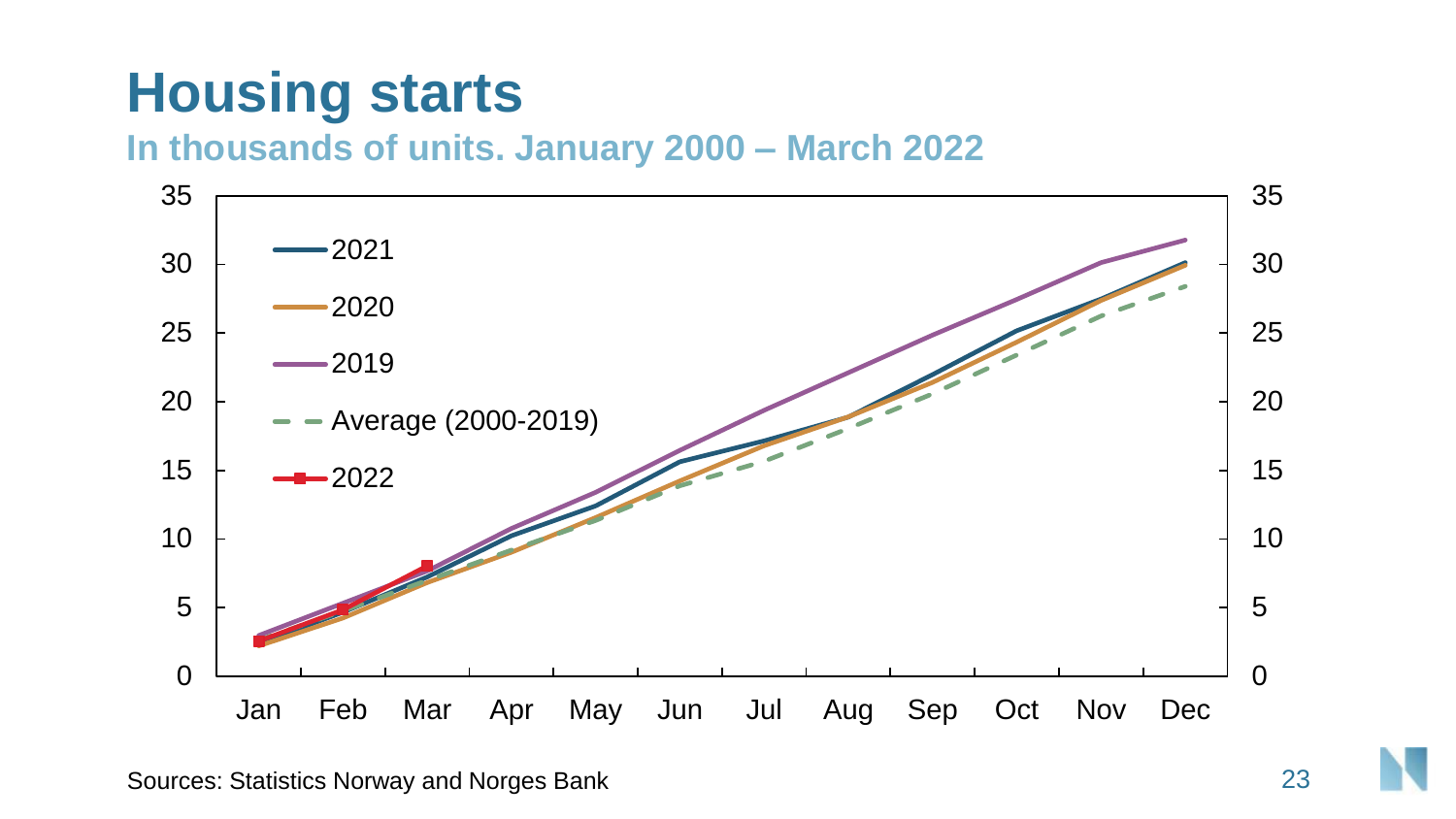#### **House prices**

#### **Percent. January 2016 – June 20221)**



Sources: Eiendomsverdi, Finn.no, Real Estate Norway and Norges Bank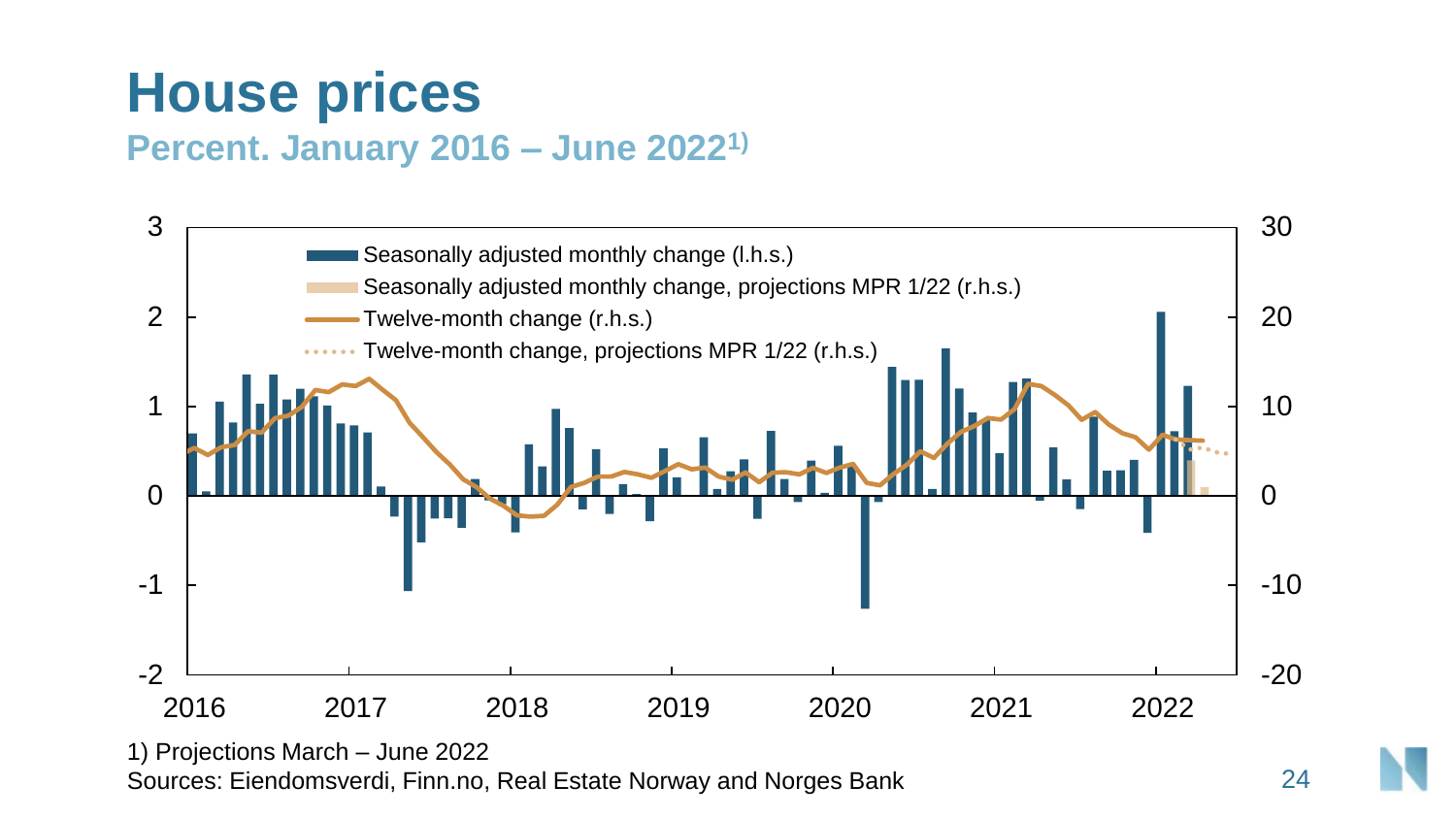# **Unemployment**

#### **Share of labour force. Seasonally adjusted. Percent. January 2016 – December 20221)**

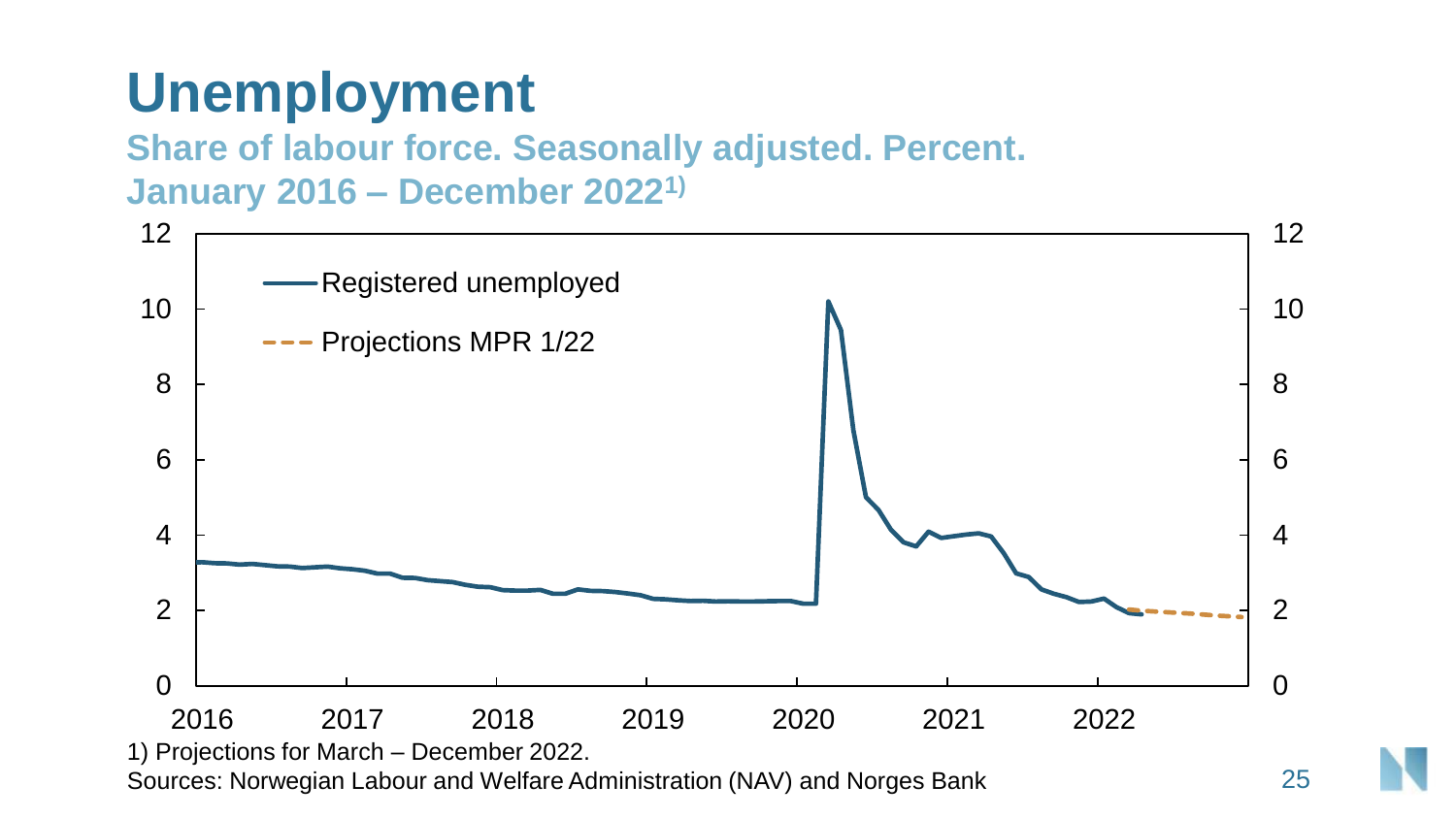#### **Job vacancies**

#### **In thousands. January 2018 – April 2022**



Sources: Norwegian Labour and Welfare Administration (NAV) and Norges Bank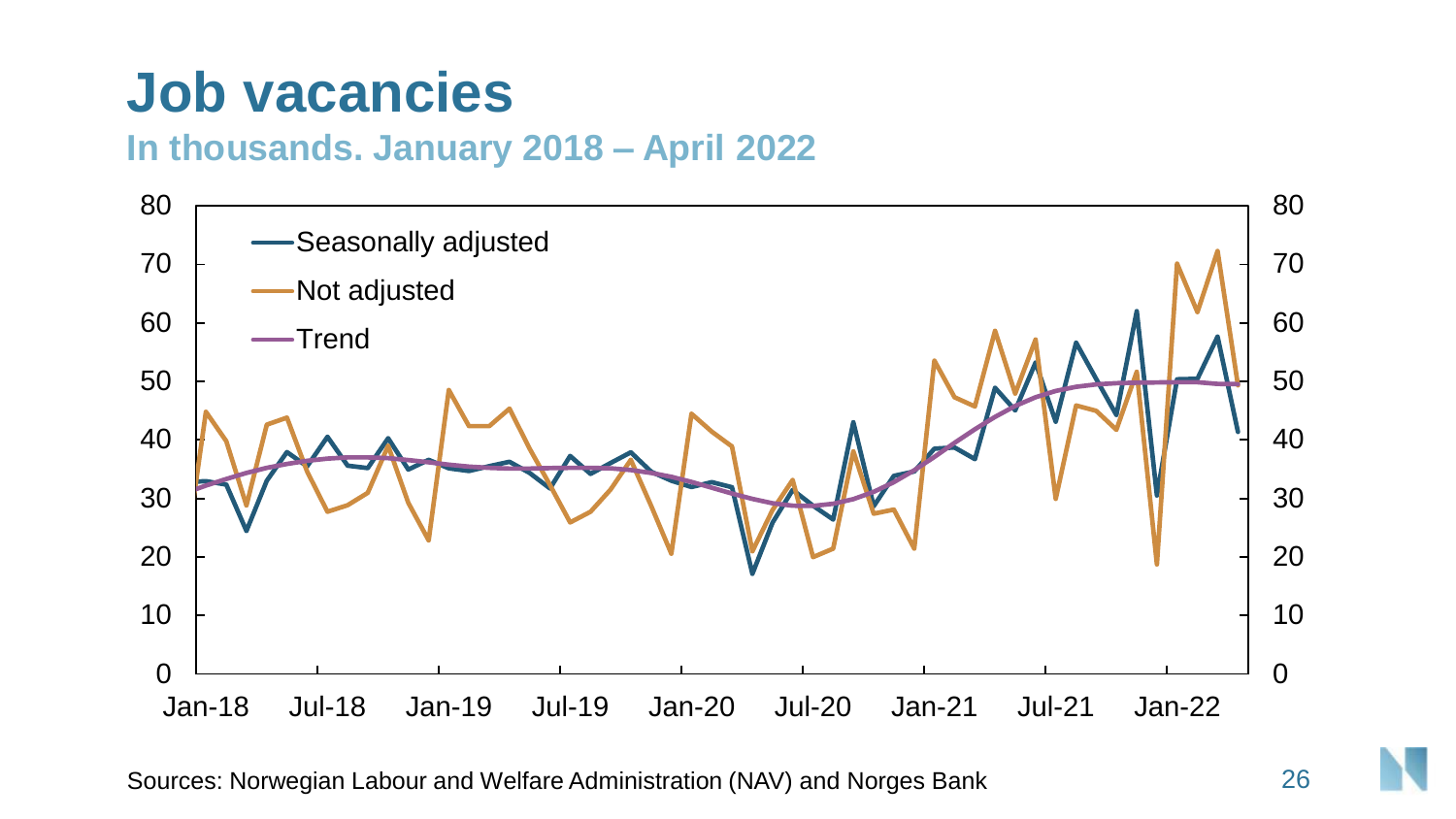# **Wage growth**

**Percent. 2016 – 20221)**



Sources: Epinion, Ipsos, Confederation of Norwegian Enterprise (NHO)/Norwegian Confederation of Trade Unions (LO), Opinion, Statistics Norway and Norges Bank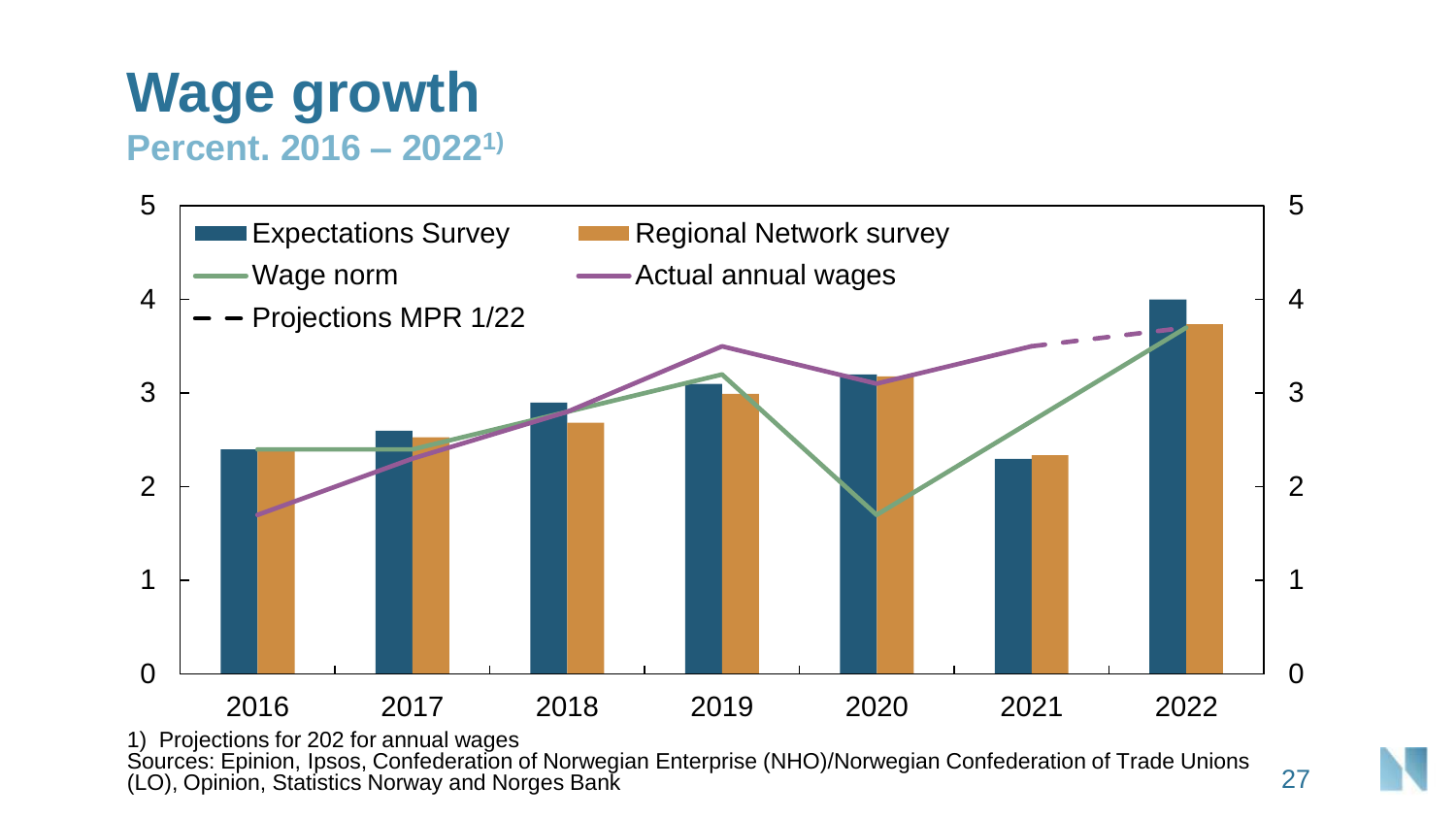# **CPI and indicators of underlying inflation**

**Twelve-month change. Percent. January 2016 – June 20221)**



Sources: Statistics Norway and Norges Bank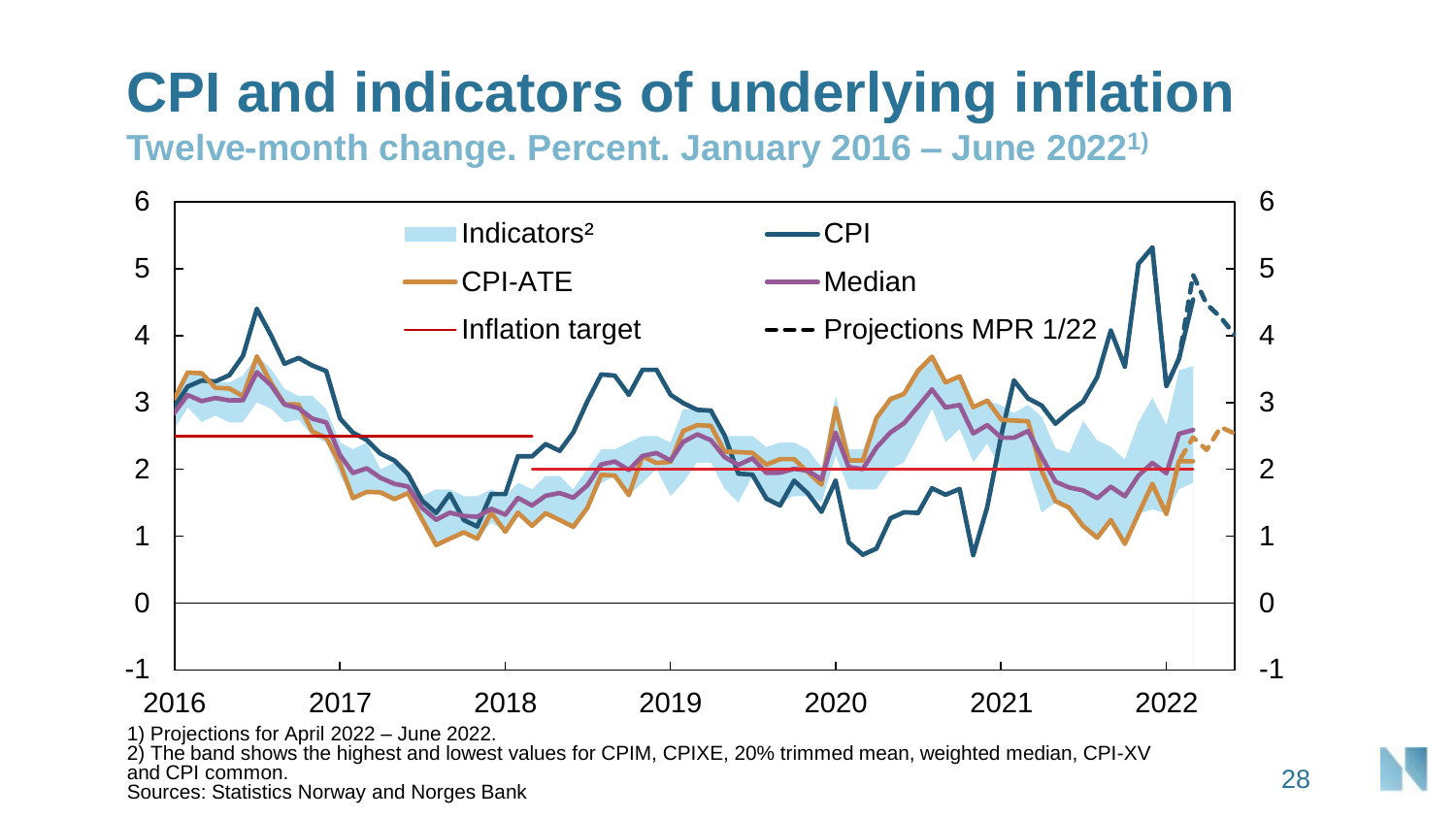#### **CPI-ATE by supplier sector**

#### **Twelve-month change. Percent. January 2016 – June 20221)**



Sources: Statistics Norway and Norges Bank